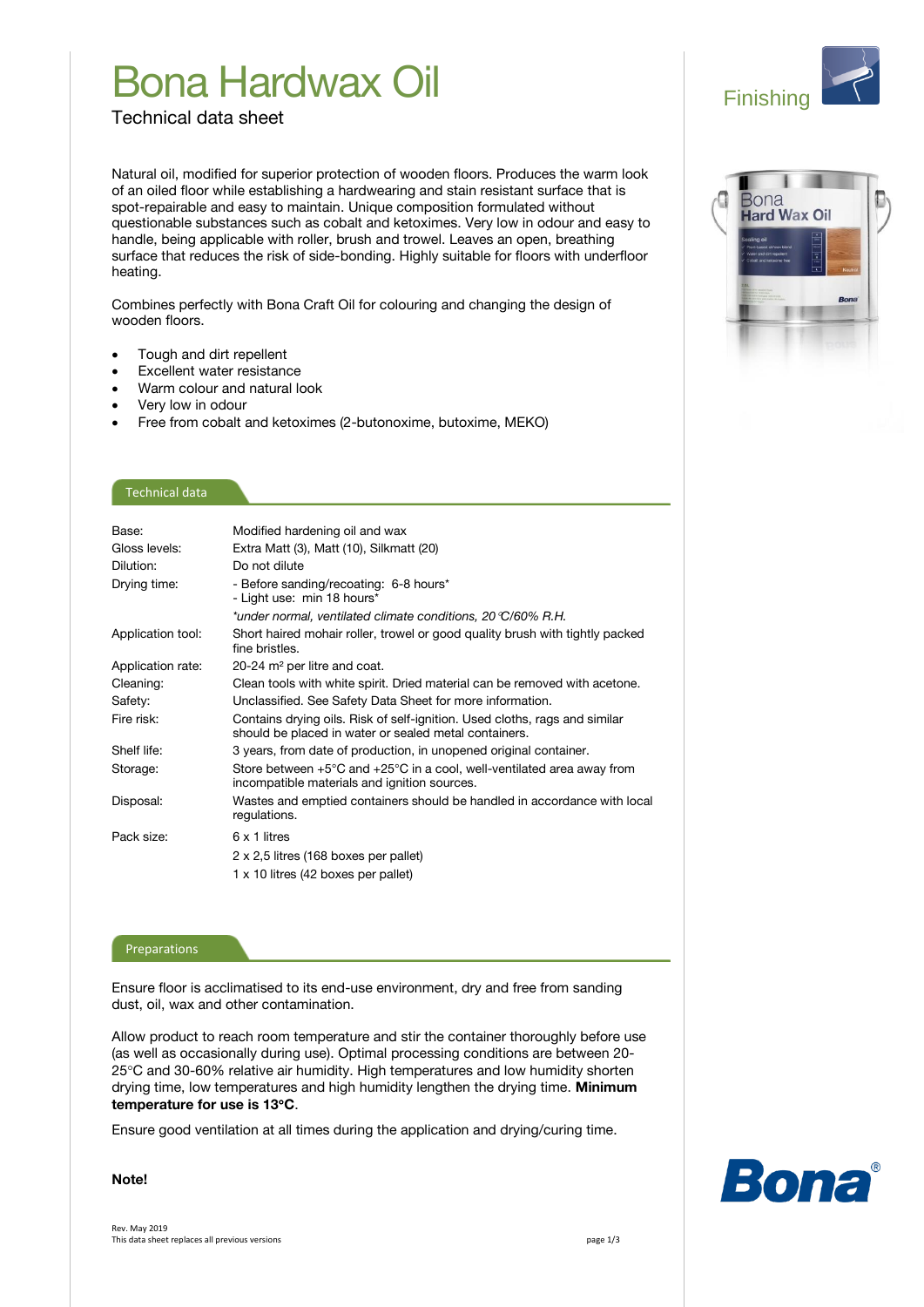# Bona Hardwax Oil



## Technical data sheet

- Hard Wax Oil may exhibit curing problems on tropical wood species such as ipê, wenge, merbau etc. To improve the curing conditions on these timbers and the like, it is recommended to first apply one coat of Bona Craft Oil which is then allowed to dry fully.



## **Alternative #1**

2x Bona Hard Wax Oil

**Alternative #3**

1x Bona Tone (Rich or Nordic) 1x Bona Craft Oil 2K 1x Bona Hard Wax Oil

1x Bona Hard Wax Oil

1x Bona Craft Oil / Craft Oil 2K

**Alternative #2**

**Alternative #4** 1x Bona Rich Tone 2x Bona Hard Wax Oil

### **Important!**

- Allow each application to dry fully before continuing with the subsequent layer.
- In high traffic areas consider ending with two layers of Bona Hard Wax Oil for increased protection against wear.

### Base Application

A Bona Sanding Disc (Quattro or Multidisc) or Screen grit 120 is recommended for the final sanding of the wood.

- 1. Apply a very thin, even coat across the whole floor avoiding accumulations of product. Apply with the direction of the grain where possible.
- 2. Leave to dry for minimum 6-8 hours. Ensure good ventilation.
- 3. Abrade the surface with a Bona Scrad Pad (without wings) or Bona Diamond Abrasives grit 240.
- 4. Remove dust and distribute another thin coat across the floor in the same manner as the first.
- 5. Do not traffic the floor until it has had at least 18 hours drying time. It is preferable to leave it longer, where possible.

### Maintenance Application

- 1. Clean the surface with Bona Cleaner. On heavily soiled floors it is recommended to use the Bona PowerScrubber with Bona Deep Clean Solution. Any remaining dirt will be trapped in the coating and may interfere with the subsequent application of Hard Wax Oil.
- 2. Make a superficial sanding with Bona's Diamond Abrasives grit 240 or a Bona Scrad Pad with wing grit 150.
- 3. Remove sanding dust.
- 4. Apply a very thin, even coat across the whole floor avoiding accumulations of product. Apply with the direction of the grain where possible.
- 5. Allow drying overnight (at least 12 hours).